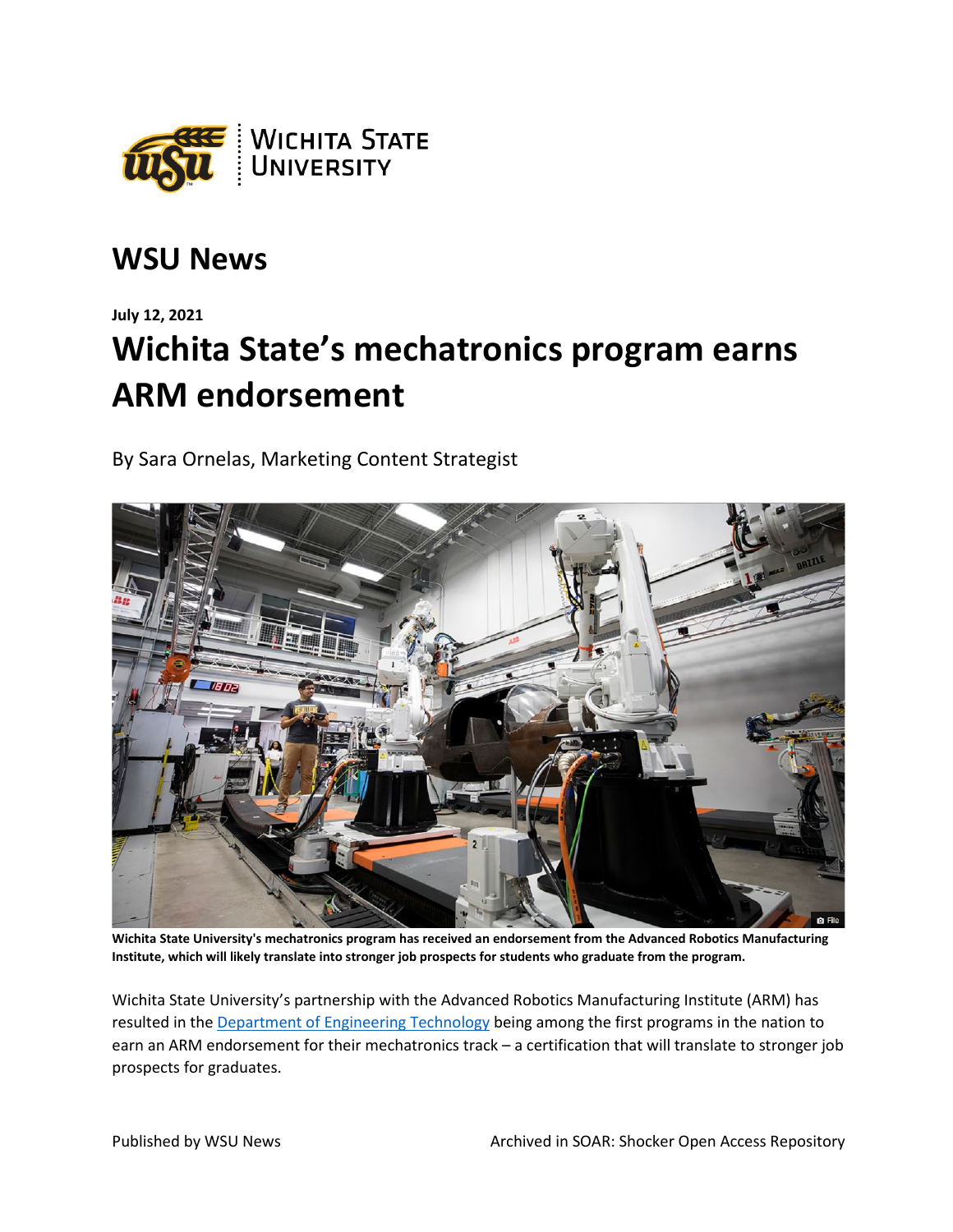The endorsement is based on the following benchmark criteria:

- Relevance to the industry
- Effective curriculum
- Efficiency of the training
- Impact of the program
- Program sustainability
- Transportability

"It certifies that our instruction is at a national level of competency, and that the graduates that are coming out of the mechatronics program have a certain set of skills that are appropriate to this industry," said Dr. Gary Brooking, chair and teaching professor of engineering technology at Wichita State. "When students earn a bachelor's degree, it doesn't really tell an employer what set of skills he or she has. This is more specific to say that they've got a degree with this precise skillset, which is robotics."

The ARM Institute is the nation's leading collaborative in robotics and workforce innovation, working at the confluence of industry, government, and academia. Structured as a public-private partnership, the ARM Institute and its member organizations catalyze robotic technologies and education solutions to strengthen the U.S. industrial base and secure U.S. manufacturing resiliency.

The inaugural group of ARM-endorsed schools includes three levels of education: Wichita State as a fouryear university, [WSU Tech](https://wsutech.edu/) as a technical college, and Horizon Science Academy — a high school in Columbus, Ohio, that focuses on math, science, and technology.

These endorsed organizations will be highlighted on www.roboticscareer.org, a federally funded, national online database that connects students and workers with leading robotics education programs for manufacturing careers.

"The ARM Institute is delighted to recognize these stellar programs and institutions that are doing an outstanding job preparing the manufacturing workforce for robotics and automation jobs," said Linda Wood, senior certification manager at the ARM Institute. "Our endorsement program makes it easy for education or job seekers to find the programs that best prepare them for a rewarding career in advanced manufacturing."

The endorsement also furthers Wichita State's commitment to fueling the talent pipeline to meet the employment needs of Kansas' businesses.

"Wichita State's collaboration with the ARM Institute has enabled WSU and WSU Tech to invest in programs and solutions that support our regional manufacturers' need for skilled robotics technicians and engineers and make resources available to students and workers on career opportunities in the growing robotics and automation fields," said Debra Franklin, associate vice president for Strategic Initiatives at Wichita State.